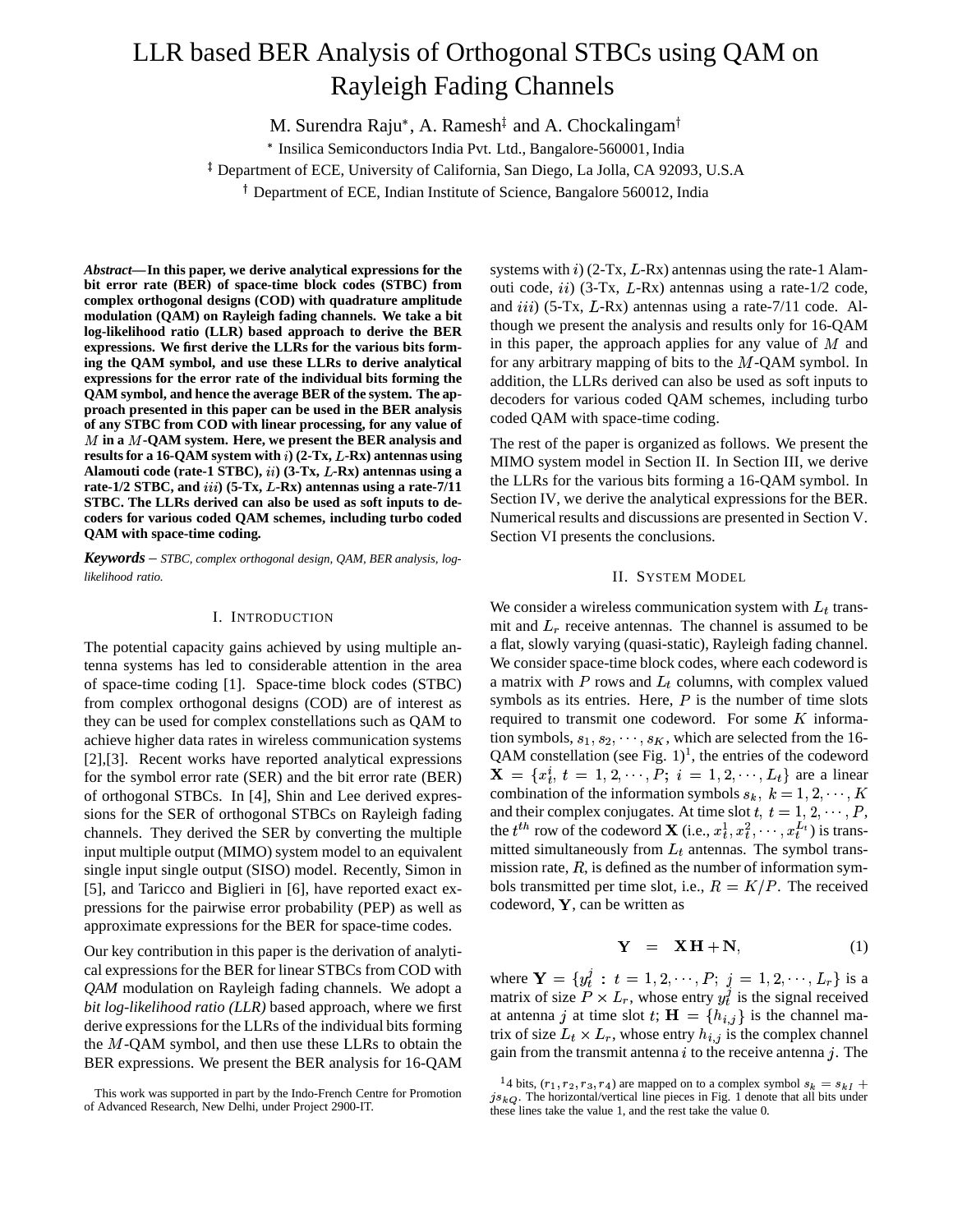

Fig. 1. 16-QAM Constellation

random variables  $|h_{i,j}|$ 's are assumed to be i.i.d Rayleigh distributed with  $E(|h_{i,j}|^2) = \Omega$ ;  $N = {n_t^j}$  is the noise matrix of size  $P \times L_r$ , whose entries are i.i.d complex Gaussian noise with zero mean and variance  $\sigma^2$ .

Let  $\mathcal{C}(.)$  be a mapping from a K-tuple complex message vector  $\mathbf{s} = (s_1, s_2, \dots, s_K)$  to the columnwise orthogonal  $P \times L_t$ codeword  $X = \mathcal{C}(s)$ . Due to the columnwise orthogonality of the linear orthogonal space-time block codes considered, the  $L_t \times L_t$  matrix  $\mathcal{C}(s)^H \mathcal{C}(s)$  is given by

$$
C(s)^H C(s) = diag \left\{ \sum_{k=1}^K (g_{k,1} \cdot |s_k|^2), \cdots, \sum_{k=1}^K (g_{k,L_t} \cdot |s_k|^2) \right\}, \quad (2)
$$

where  $(.)^H$  denotes the Hermitian operator, and  $\mathbf{G} = \{g_{m,n}\}\$ is a matrix of size  $K \times L_t$  whose entries can take non-negative integer values (for example, for the Alamouti code  $g_{m,n}$  = 1,  $\forall m, n$ ). Assuming perfect knowledge of the channel coefficients at the receiver, the combined signal output for the symbol  $s_k$  is given by

$$
\hat{s_k} = \Delta_k s_k + \zeta_k, \tag{3}
$$

where

$$
\Delta_k = \sum_{j=1}^{L_r} \left[ g_{k,1} |h_{1,j}|^2 + g_{k,2} |h_{2,j}|^2 + \cdots + g_{k,L_t} |h_{L_t,j}|^2 \right], \quad (4)
$$

and  $\zeta_k$  is a complex Gaussian random variable with zero mean and variance  $\Delta_k \sigma^2$ .

#### **III. BIT LOG-LIKELIHOOD RATIOS**

We define the LLR for the bit  $r_i$ ,  $i = 1, 2, 3, 4$  of symbol  $s_k$ ,  $k = 1, 2, \dots, K$ , as

$$
LLR_{s_k}(r_i) = \log \left\{ \frac{Pr(r_i = 1 | \mathbf{Y}, \mathbf{H})}{Pr(r_i = 0 | \mathbf{Y}, \mathbf{H})} \right\}
$$

$$
= \log \left\{ \frac{Pr(r_i = 1 | \hat{s_k}, \mathbf{H})}{Pr(r_i = 0 | \hat{s_k}, \mathbf{H})} \right\}.
$$
(5)

Assuming that all the symbols are equally likely and that the fading is independent of the transmitted symbols, using Bayes' rule, we have

$$
LLR_{s_k}(r_i) = \log \left\{ \frac{\sum_{\alpha \in S_i^{(1)}} f_{\hat{s}_k | \mathbf{H}, s_k}(\hat{s}_k | \mathbf{H}, s_k = \alpha)}{\sum_{\beta \in S_i^{(0)}} f_{\hat{s}_k | \mathbf{H}, s_k}(\hat{s}_k | \mathbf{H}, s_k = \beta)} \right\}.
$$
 (6)

Since  $f_{\hat{s}_k|\mathbf{H},s_k}(\hat{s}_k|\mathbf{H},s_k = \alpha) = \frac{1}{\pi \hat{\sigma}_k^2} \exp\left(\frac{-1}{\hat{\sigma}_k^2} \left\| \hat{s}_k - \Delta_k \alpha \right\|^2\right),$ where  $\hat{\sigma_k}^2 = \Delta_k \sigma^2$ , (6) can be written as

$$
LLR_{s_k}(r_i) = \log \left( \frac{\sum_{\alpha \in S_i^{(1)}} \exp\left(\frac{-1}{\sigma_k^2} \|\hat{s}_k - \Delta_k \alpha\|^2\right)}{\sum_{\beta \in S_i^{(0)}} \exp\left(\frac{-1}{\sigma_k^2} \|\hat{s}_k - \Delta_k \beta\|^2\right)} \right). \tag{7}
$$

Using the approximation,  $\log(\sum_j \exp(-X_j)) \approx -\min_j (X_j)$ , we can approximate  $LLR_{s_k}(r_i)$  as<sup>2</sup>

$$
LLR_{s_k}(r_i) = \frac{1}{\hat{\sigma_k}^2} \left\{ \min_{\beta \in S_i^{(0)}} \left\| \hat{s}_k - \Delta_k \beta \right\|^2 - \min_{\alpha \in S_i^{(1)}} \left\| \hat{s}_k - \Delta_k \alpha \right\|^2 \right\}.
$$
 (8)

Define k complex variables,  $\hat{z}_k$ ,  $k = 1, 2, \dots, K$ , as

$$
\hat{z}_k \stackrel{\triangle}{=} \frac{\hat{s}_k}{\Delta_k}.\tag{9}
$$

Using (9) in (8) and normalizing by  $4/\hat{\sigma_k}^2$ ,  $LLR_{s_k}(r_i)$  is written as

$$
LLR_{s_k}(r_i) = \frac{\Delta_k}{4} \left\{ \min_{\beta \in S_i^{(0)}} ||\hat{z}_k - \beta||^2 - \min_{\alpha \in S_i^{(1)}} ||\hat{z}_k - \alpha||^2 \right\}.
$$
 (10)

Note that the set partitions  $S_i^{(1)}$  and  $S_i^{(0)}$  are delimited by horizontal or vertical boundaries. As a consequence, two symbols in different sets closest to the received symbol always lie either on the same row (if the delimiting boundaries are vertical) or on the same column (if the delimiting boundaries are horizontal). Using the above fact, the log-likelihood ratios for each of the bits forming the symbol,  $s_k$ , are given as

$$
LLR_{s_k}(r_1) = \begin{cases} -\Delta_k \hat{z}_{kI}d & |\hat{z}_{kI}| \leq 2d\\ 2\Delta_k d(d - \hat{z}_{kI}) & \hat{z}_{kI} > 2d\\ -2\Delta_k d(d + \hat{z}_{kI}) & \hat{z}_{kI} < -2d, \end{cases}
$$
(11)

$$
LLR_{s_k}(r_2) = \begin{cases} -\Delta_k \hat{z}_{kQ}d & |\hat{z}_{kQ}| \le 2d\\ 2\Delta_k d(d - \hat{z}_{kQ}) & \hat{z}_{kQ} > 2d\\ -2\Delta_k d(d + \hat{z}_{kQ}) & \hat{z}_{kQ} < -2d, \end{cases}
$$
(12)

$$
LLR_{s_k}(r_3) = \Delta_k d\{|\hat{z}_{kI}| - 2d\},\tag{13}
$$

$$
LLR_{s_k}(r_4) = \Delta_k d\{|\hat{z}_{kQ}| - 2d\}.
$$
 (14)

In the above equations,  $\hat{z}_{kI}$  and  $\hat{z}_{kQ}$  are the real and imaginary parts of  $\hat{z}_k$ , respectively, and 2d is the minimum distance between pairs of signal points.

 $2$ This is quite a standard approximation [9], and, as we will see in Sec. V, the analytical BER evaluated using this approximate LLR is almost the same as the BER evaluated through simulations without this approximation.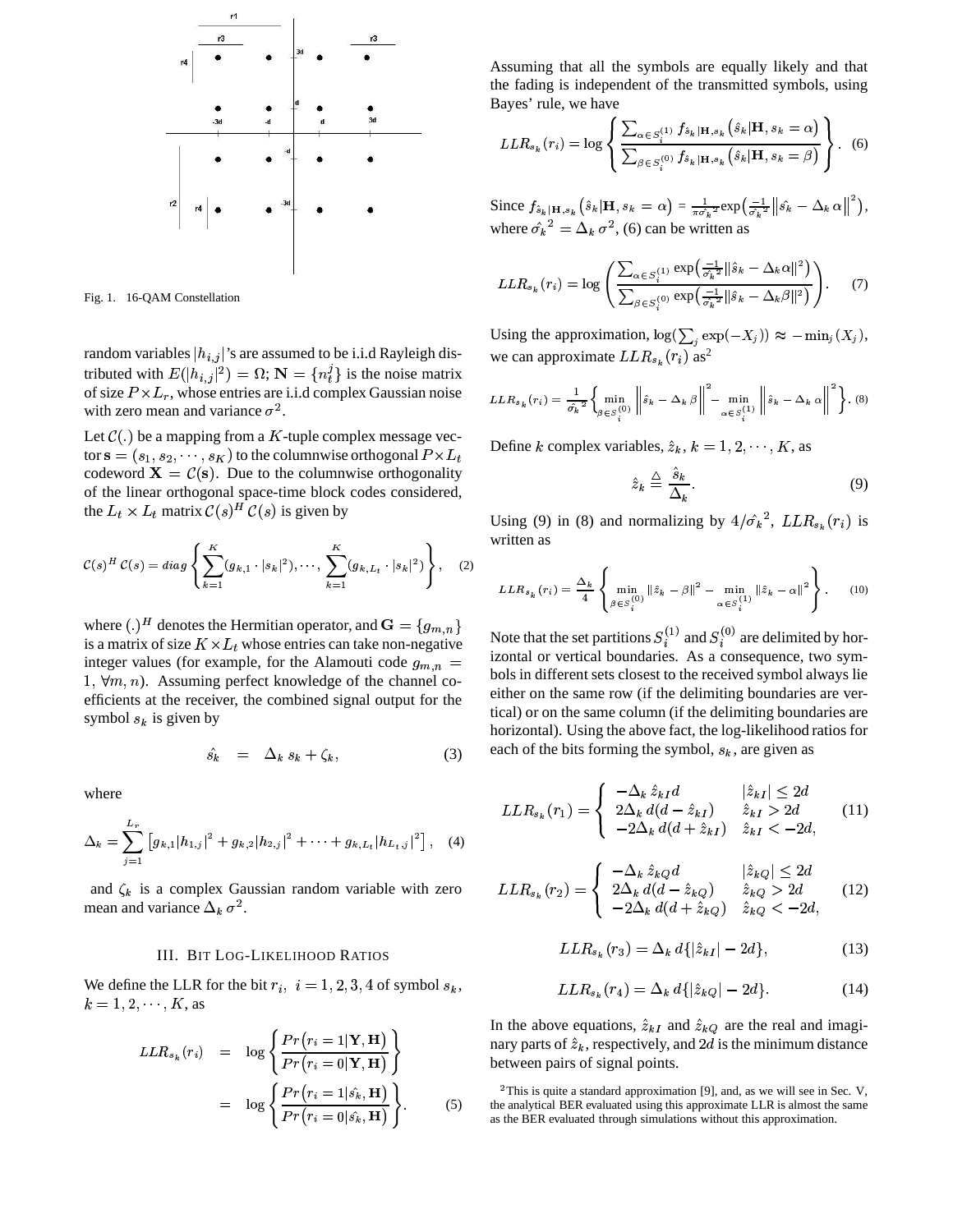## **IV. DERIVATION OF BER**

In this section, we derive the probability of error for the bit  $r_i$ ,  $i = 1, 2, 3, 4$ , forming a 16-QAM symbol. The probability of error for bit  $r_1$  in symbol  $s_k$ ,  $P_{b1}^k$ , can be written as

$$
P_{b1}^{k} = P_{b1|s_{kI}=-d}^{k}.
$$
 Pr{ $s_{kI} = -d$ } +  $P_{b1|s_{kI}=-3d}^{k}$ . Pr{ $s_{kI} = -3d$ }  
+  $P_{b1|s_{kI}=d}^{k}$ . Pr{ $s_{kI} = d$ } +  $P_{b1|s_{kI}=3d}^{k}$ . Pr{ $s_{kI} = 3d$ }, (15)

where  $s_{kl}$  represents the real part of  $s_k$ . Let us first consider  $P_{b1|s_{kI}=-d}^{k}$ , which is given by

$$
P_{b1|s_{kI}=-d}^k = \overline{P_{b1|s_{kI}=-d,H}^k},
$$
 (16)

where the overline indicates averaging over the complex random variables  $\{h_{i,j}\}\$ .  $P_{b_1|s_{k,l}=-d,H}^k$  can be written as

$$
P_{b1|s_{kI}=-d,H}^{k} = \Pr\left(LLR_{s_k}(r_1) < 0 \, | \, s_{kI} = -d, \mathbf{H}\right)
$$
\n
$$
= \Pr\left(\frac{\zeta_{kI}}{\Delta_k} \geq d\right)
$$
\n
$$
= Q\left(\frac{d(\sqrt{\Delta_k})}{\sigma_I}\right), \tag{17}
$$

where  $\sigma_I^2 = \sigma^2/2$ . Let us define

$$
\xi = \frac{1}{P} \sum_{i=1}^{L_t} \sum_{k=1}^{K} g_{k,i}.
$$
 (18)

We then have  $\frac{d}{\sigma_I} = \sqrt{\frac{4E_b R}{5N_o L_r \xi}}$ , where  $E_b$  is the energy per bit per transmit antenna and  $R$  is the rate of the STBC used. From the above, we can write

$$
P_{b1|s_{kI}=-d,\mathbf{H}}^{k} = Q\left(\sqrt{\frac{4E_b R \Delta_k}{5N_o L_r \xi}}\right).
$$
 (19)

To obtain  $P_{b1|s_{kI}=-d}^k$ , we need to uncondition  $P_{b1|s_{kI}=-d,\mathbf{H}}^k$  w.r.t  $\Delta_k$ , which is given by

$$
\Delta_k = \sum_{j=1}^{L_r} \left( g_{k,1} |h_{1,j}|^2 + g_{k,2} |h_{2,j}|^2 + \dots + g_{k,L_t} |h_{L_t,j}|^2 \right)
$$
  
=  $g_{k,1} \left( \sum_{j=1}^{L_r} |h_{1,j}|^2 \right) + \dots + g_{k,L_t} \left( \sum_{j=1}^{L_r} |h_{L_t,j}|^2 \right)$ . (20)

Let us define  $\theta_n = \sum_{j=1}^{L_r} |h_{n,j}|^2$ ,  $n = 1, 2, \dots, L_t$ . Since  $|h_{i,j}|^2$  are i.i.d exponential with mean  $\Omega$ , the random variables  $\theta_n$  are i.i.d Gamma random variables with density function

$$
f_{\theta_n}(x) = \frac{1}{\Gamma(L_r)\Omega^{L_r}} \exp\bigg(-\frac{x}{\Omega}\bigg) x^{L_r - 1}, \quad (21)
$$

and the moment generating function<sup>3</sup> (MGF) is given by

<sup>3</sup>The moment generating function,  $\mathcal{M}_{\theta_n}(s)$  is defined as  $\mathcal{M}_{\theta_n}(s)$  =  $E[\exp(-s\theta_n)]$ 

$$
\mathcal{M}_{\theta_n}(s) = \left(\frac{1}{1+s\Omega}\right)^{L_r}.\tag{22}
$$

Since  $\Delta_k = \sum_{n=1}^{L_t} g_{k,n} \theta_n$ , its MGF,  $\mathcal{M}_{\Delta_k}$ , is given by

$$
\mathcal{M}_{\Delta_k} = \prod_{n=1}^{L_t} \left( \frac{1}{1 + s \Omega g_{k,n}} \right)^{L_r} . \tag{23}
$$

Using the above and Craig's formula [10], we can show that

$$
P_{b1|s_{k}r}^{k} = -d = Q\left(\sqrt{\frac{4E_b R \Delta_k}{5N_o L_r \xi}}\right)
$$
  
=  $\frac{1}{\pi} \int_{\phi=0}^{\frac{\pi}{2}} \prod_{n=1}^{L_t} \left(\frac{\sin^2 \phi}{\sin^2 \phi + \mu_1 g_{k,n}}\right)^{L_r} d\phi$ , (24)

where  $\mu_1 = \frac{2\gamma_b R}{5L_r \xi}$  and  $\gamma_b = \frac{\Omega E_b}{N_o}$ . Note that the expres-<br>sion  $\frac{1}{\pi} \int_{\phi=0}^{\frac{\pi}{2}} \prod_{n=1}^{L_t} \left( \frac{\sin^2 \phi}{\sin^2 \phi + \mu_1 g_{k,n}} \right)^{L_r} d\phi$  in the above can be evaluated numerically and accurately using Gauss-Chebyshev Quadrature rule. Similarly, the conditional error probability  $P_{b1|s_{kI}=-3d,H}^{k}$  is given by

$$
P_{b1|s_{kI}=-3d,\mathbf{H}}^{k} = \Pr\left(LLR_{s_k}(r_1) < 0 \,|\, s_{kI}=-3d, \mathbf{H}\right)
$$
\n
$$
= \Pr\left(\frac{\zeta_{kI}}{\Delta_k} \geq 3d\right)
$$
\n
$$
= Q\left(\sqrt{\frac{36E_b\,R\,\Delta_k}{5N_oL_r\,\xi}}\right). \tag{25}
$$

Unconditioning  $P_{b_1|s_{kI}=-3d,H}^k$  w.r.t  $\Delta_k$ , it can be shown that

$$
P_{b1|s_{kI}=-d}^{k} = Q\left(\sqrt{\frac{36E_b R \Delta_k}{5N_o L_r \xi}}\right)
$$
  
=  $\frac{1}{\pi} \int_{\phi=0}^{\frac{\pi}{2}} \prod_{n=1}^{L_t} \left(\frac{\sin^2 \phi}{\sin^2 \phi + \mu_2 g_{k,n}}\right)^{L_r} d\phi$ , (26)

where  $\mu_2 = \frac{18 \gamma_b R}{5 L_r \xi}$  . It can further be shown that  $P_{b1|a_I=-d}^k =$  $P_{b1|a_I=d}^k$  and  $P_{b1|a_I=-3d}^k = P_{b1|a_I=3d}^k$ . Moreover, for the 16-QAM constellation considered, it can be shown that  $P_{b1}^{k}$  =  $P_{b2}^k$  and  $P_{b3}^k = P_{b4}^k$ . With the above, the BER expressions for the bits  $r_1$ ,  $r_2$ ,  $r_3$ ,  $r_4$  of the symbol  $s_k$  can be written as

$$
P_{b1}^{k} = P_{b2}^{k} = \frac{1}{2} \left( P_{1}^{k} + P_{2}^{k} \right)
$$
  
\n
$$
P_{b3}^{k} = P_{b4}^{k} = \frac{1}{2} \left( 2P_{1}^{k} + P_{2}^{k} - P_{3}^{k} \right), \qquad (27)
$$

where  $P_i^k$ ,  $j = 1, 2, 3$ , are given by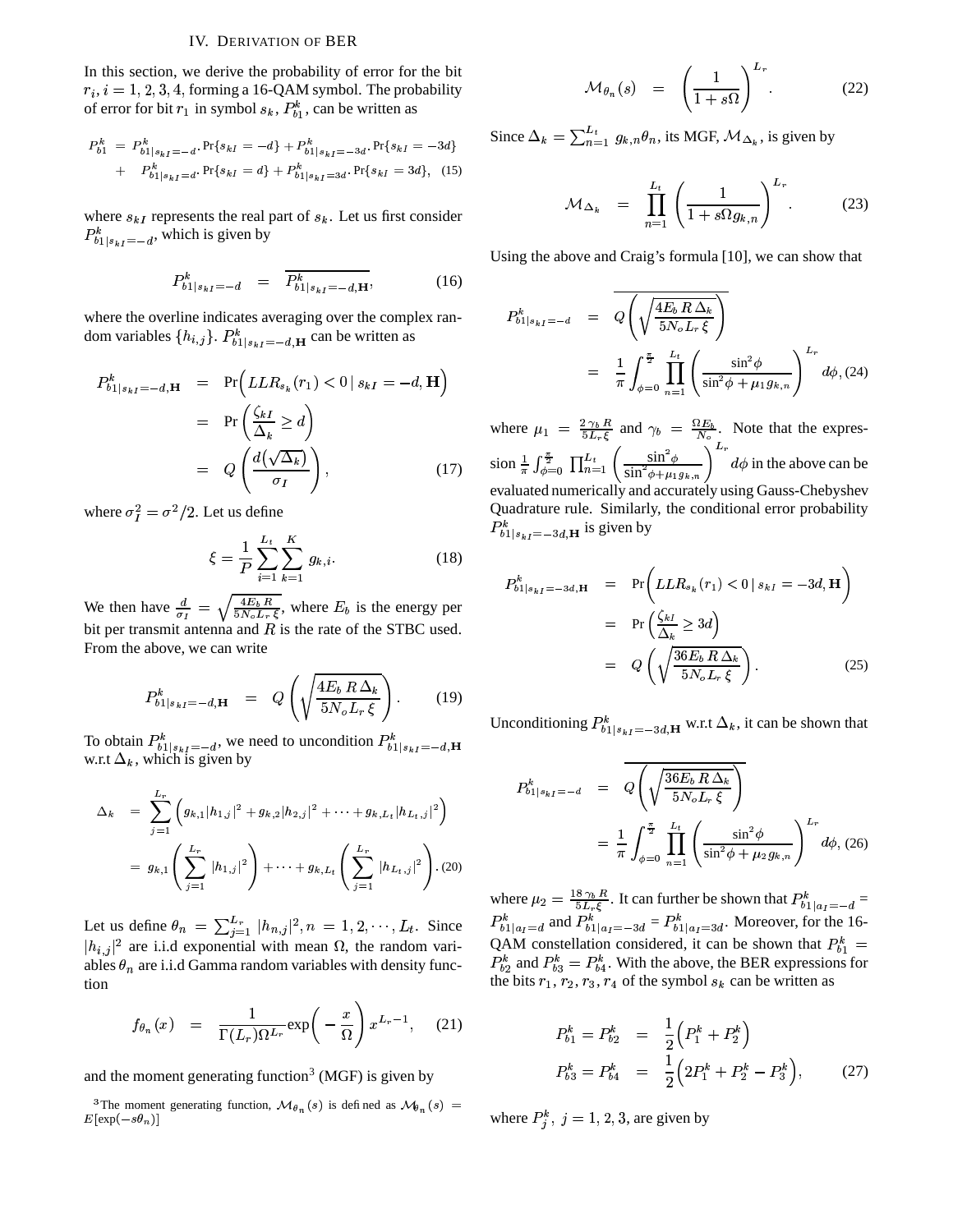

Comparison of the analytical BER evaluated using approximate  $Fig. 2.$ LLRs vs the simulated BER using the LLRs without approximation. 16-QAM with rate-1 STBC (Alamouti code). 2Tx/2Rx and 2Tx/1Rx antennas.

$$
P_j^k = \frac{1}{\pi} \int_{\phi=0}^{\frac{\pi}{2}} \prod_{n=1}^{L_t} \left( \frac{\sin^2 \phi}{\sin^2 \phi + \mu_j g_{k,n}} \right)^{L_r} d\phi, \quad (28)
$$

and

$$
\mu_1 = \frac{2 \gamma_b R}{5L_r \xi}, \quad \mu_2 = \frac{18 \gamma_b R}{5L_r \xi}, \quad \mu_3 = \frac{10 \gamma_b R}{L_r \xi}. (29)
$$

Again, note that (28) can be evaluated numerically and accurately using the Gauss-Chebyshev Quadrature rule. The average BER for symbol  $s_k$ ,  $k = 1, 2, \dots, K$ ,  $P_k^k$ , is given by

$$
P_b^k = \frac{1}{4} \left( P_{b1}^k + P_{b2}^k + P_{b3}^k + P_{b4}^k \right). \tag{30}
$$

Finally, the average BER of the system,  $P_b$ , is given by

$$
P_b = \frac{1}{K} \sum_{k=1}^{K} P_b^k.
$$
 (31)

## V. RESULTS AND DISCUSSION

We computed the BER performance of 16-QAM as a function of average SNR for the following space time block codes:

$$
\mathcal{C}_1 = \left(\begin{array}{ccc} s_1 & s_2 & s_3 \\ -s_2 & s_1 & -s_4 \\ -s_3 & s_4 & s_1 \\ -s_2^* & s_1^* \end{array}\right), \qquad \mathcal{C}_2 = \left(\begin{array}{ccc} s_1 & s_2 & s_3 \\ -s_2 & s_1 & -s_4 \\ -s_3 & s_4 & s_1 \\ s_1^* & s_2^* & s_3^* \\ -s_2^* & s_1^* & -s_4^* \\ -s_3^* & s_4^* & s_1^* \\ -s_4^* & -s_3^* & s_2^* \end{array}\right),
$$

and

$$
\mathcal{C}_3 = \left(\begin{array}{ccccc} s_1 & s_2 & s_3 & 0 & s_4 \\ -s_2^* & s_1^* & 0 & s_3 & s_5 \\ s_3^* & 0 & -s_1^* & s_2 & s_6 \\ 0 & s_3^* & -s_2^* & -s_1 & s_7 \\ s_4^* & 0 & 0 & -s_7^* & -s_1^* \\ 0 & s_4^* & 0 & s_6^* & -s_2^* \\ 0 & 0 & s_4^* & s_5^* & -s_3^* \\ 0 & -s_5^* & -s_6^* & 0 & s_1 \\ s_5^* & 0 & s_7^* & 0 & s_2 \\ -s_6^* & -s_7^* & 0 & 0 & s_3 \\ s_7 & -s_6 & -s_5 & s_4 & 0 \end{array}\right)
$$

 $\mathcal{C}_1$  is the well known Alamouti code with parameters  $P =$  $K = L_t = 2$ ,  $R = 1$ , and  $C_1^H C_1$  is a 2 x 2 diagonal matrix with the  $(i, i)^{th}$  diagonal element,  $D(i, i)$ , of the form  $\sum_{k=1}^{2} ||s_k||^2$ .

 $C_2$  is a rate-1/2 STBC with parameters  $P = 8, K = 4, L_t =$ 3,  $R = 1/2$ , and  $C_2^H C_2$  is a 3 × 3 diagonal matrix with the  $(i, i)^{th}$  diagonal element,  $D(i, i)$ , of the form  $\sum_{k=1}^{4} (2 \cdot$  $||s_k||^2$ .

 $C_3$  is a rate-7/11 STBC with parameters  $P = 11, K = 7, L_t =$ 5,  $R = 7/11$ , and  $C_3^H C_3$  is a 5 × 5 diagonal matrix with the  $(i, i)$ <sup>th</sup> diagonal element,  $D(i, i)$ , of the form

$$
D(1,1) = D(2,2) = D(3,3) = D(4,4) = \sum_{k=1}^{7} ||s_k||^2, (32)
$$

$$
D(5,5) = \sum_{k=1}^{3} (2.||s_k||^2) + \sum_{k=3}^{7} ||s_k||^2.
$$
 (33)

In Fig. 2, we compare the analytical BER evaluated using the approximate LLRs derived versus the simulated BER using the LLRs without approximation, for 16-QAM rate-1 STBC (Alamouti code) for  $2Tx/2Rx$  and  $2Tx/1Rx$  antennas. It is observed that the analytically computed BER is almost the same as the simulated BER, indicating that the approximation to the LLRs results in insignificant difference between the analytically computed BER and the true BER.

Figures 3, 4, 5 provide the analytical results of the average BER performance as a function of the average SNR,  $\gamma_b$ , for different STBCs  $C_1$ ,  $C_2$  and  $C_3$ , respectively. The number of receive antennas considered include  $L = 1, 2, 4, 10$ . Figure 6 presents the comparative BER performance of the different STBCs  $C_1$ ,  $C_2$  and  $C_3$  when the number of receive antennas  $L = 2$ . The performance in AWGN is also shown for comparison. We also point out that the LLRs derived can also be used as soft inputs to decoders for various coded QAM schemes, including turbo coded QAM with space-time coding.

### VI. CONCLUSIONS

Using a bit LLR based approach, we derived analytical expressions for the BER of STBCs from complex orthogonal designs with QAM on Rayleigh fading. We first derived the LLRs for the various bits forming the QAM symbol, and used these LLRs to derive analytical expressions for the error rate